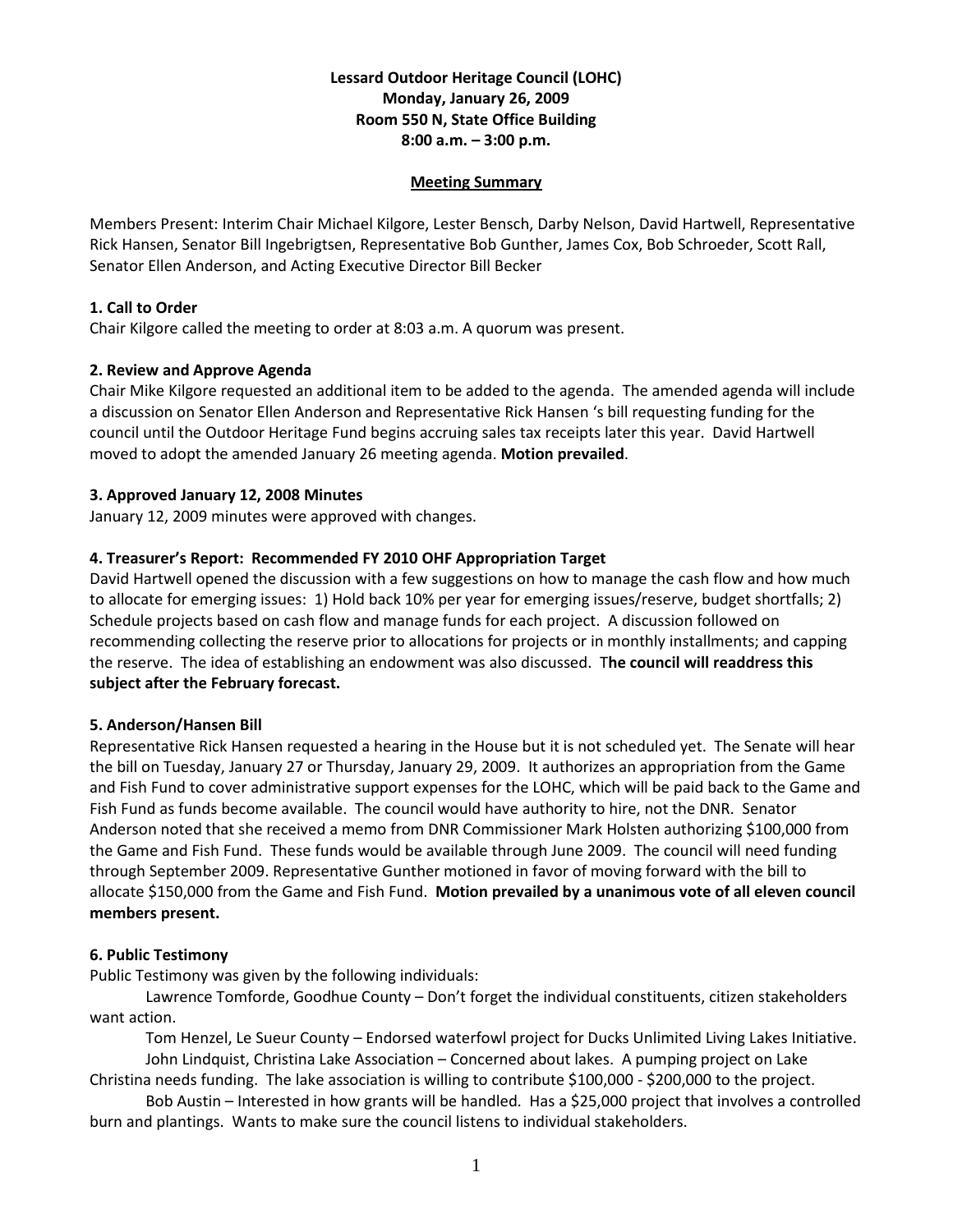Deborah Karasov, Great River Greening – Stressed volunteer, community-based conservation and community grant funding.

Julienne Boe, St Louis River Alliance – Introduced the Lower St. Louis River Habitat Plan. Concerned about the degradation of the fish and wildlife population and habitat.

Kevin Auslund, MN Deer Hunters Association – Funding of easements and small grants. Kevin stressed that the council look at long-term easements and the need to be flexible with the landowners. When working with smaller grants, Kevin stressed they be accessible to small groups. Mike Kilgore clarified that higher priority will be given to easements that provide public access.

## **6. Overview of Resource and Species Specific Plans**

Dave Schad, MN DNR Fish and Wildlife Director, provided an overview of Species Specific Plans. One thing lacking is a statewide plan linking the individual plans together. A good example is the Missouri Plan, which was developed by Missouri's conservation agency.

Some of the roadblocks and challenges the DNR faces with the plans are county support for acquisitions, conflicting mandates in law, finding contractors, on-going maintenance issues for fee titling. Les Bensch mentioned that maintenance and taxation issues need to be addressed and also liability issues need to be resolved. Dave Schad will provide Bill Becker with a priority listing of wetland and prairie projects. Dave suggested the council set up a 25-year vision.

Dave mentioned the Game and Fish Budget Oversight Committee would be meeting on Tuesday, January 27 at the DNR. Les Bensch offered to attend the meeting to encourage the BOC's recommendation to allocate administrative support funds for the LOHC and get their feedback.

## **7. Resource and Species Specific Plans**

Wetland and Prairie Plans – Dave Schad, MN DNR

WMA Plan/Program – Program started in 1951. It is one of the oldest and most successful conservation programs in the country. It is a stakeholder driven plan. DNR does not have the capacity (internal and external) to handle the current willing sellers at this time. Bonding history will be critical for the council to know.

Shallow Lakes – The program was started in the 1970s. The Shallow Lakes Program Plan is expected to be completed in 2009. Public review is scheduled for February 2009. Shallow lakes are some of our largest and most important wetlands. The lakes are critical for waterfowl during migration. There are problems with drainage, rough fish, and poor water quality. The Fish and Wildlife Division has the capacity to handle the recommendations in the plan, but does not have the funding. Current bonding appropriation of \$1 million is designated to be spent on other projects. \$3-5 million would be needed to accomplish the unfunded recommendations of ten water control structures/fish barriers.

Native Prairie Bank Conservation Easement Program – This program is administered by the Ecological Resources Division of the DNR. We have lost 99% of the original prairie land in Minnesota. \$10,000,000 would purchase 1/3 of the remaining prairie land. Steve Hirsch will send an estimate of acres to be eased in the next two years to Bill Becker.

Jim Leach, USFWS - The USFWS is involved in wetland and grassland projects with species that migrate or are threatened or endangered. The USFWS currently has ten recovery plans for Minnesota and believe they can assist the council in delivering more conservation programs in Minnesota. Jim talked about the "Joint Ventures" that the USFWS have with other partners, in particular, the Prairie Pothole Joint Venture Implementation Plan. The Prairie Pothole Region is one of the most important areas on the continent because of migration. The USFWS Fergus Falls office has compiled information that is available to anyone to use for wetland/grassland conservation projects.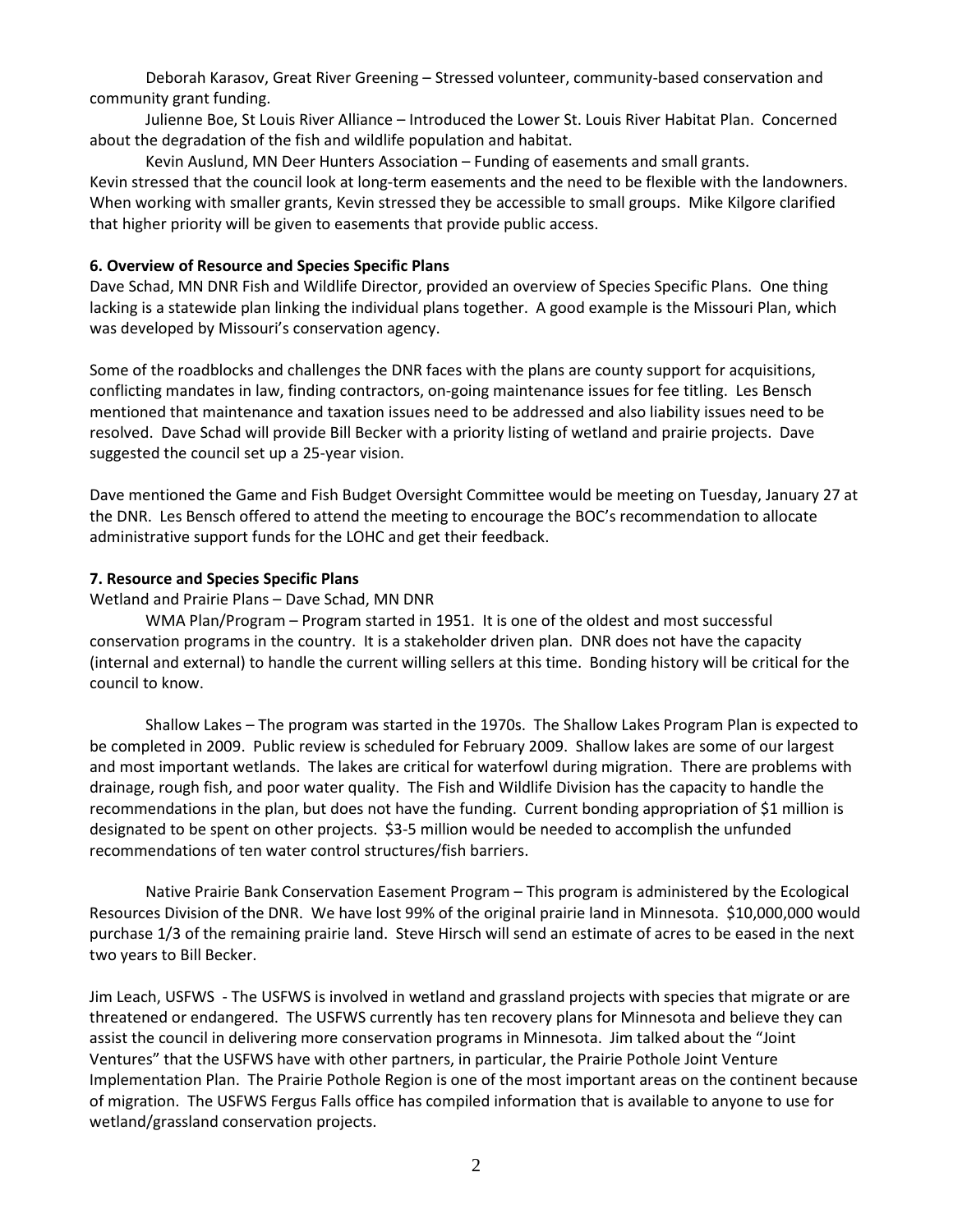Bob Schroeder brought up the issue of stakeholders being concerned about giving money to a federal agency. Mr. Leach replied that the USFWS doesn't care who protects the land as long as it's protected. WPAs are open for public recreation. There is a backlog of the "best of the best" land to purchase but they don't have the funds to move forward. Les Bensch brought up the question of federal money apportioned to other states not being spent because of the economy and wondered if there is any major federal matching dollars that would be available to Minnesota. Jim Leach said that the Federal Duck Stamp annually brings in \$4-6 million to Minnesota for land acquisition. The NAWCA is also another possible source of federal money that is matched 1:1. This money is for wetland/grassland acquisition and restoration. Scott Rall clarified the question by asking that if other states do not have the funds to match federal funds, could Minnesota get more of those dollars. Jim Leach said yes, that is possible. Bob Schroeder brought up the issue of the state's liability in paying taxes to the county once land is purchased. Jim explained that the way it could work is if the funds are put into a special federal account, like the LCCMR does. The money is then federal money. The USFWS would then purchase the land with those funds and make the annual refuge revenue payment and the one time trust fund payment to the county. The council would not be liable for future taxes on purchased parcels.

#### Forest Plans - Dave Zumeta, Minnesota Forest Resources Council (MFRC)

One-third of Minnesota's land is forested, roughly one-half public and one-half privately owned. The MFRC provides landscape level plans for all types of ownership (private, public, county, tribal, DNR, federal). Land and forestry management are the main components but wildlife issues and biodiversity are also addressed in the plans. Some plans do include urban areas. The MFRC will not be asking for money from the council but they do have non-profit partners and other partners that will be coming forward with requests and would like the council to consider these projects. Mr. Zumeta discussed fragmentation issues across the state. There is a study underway right now. The MFRC will bring the results to the legislature. MFRC does not have a metro plan or prairie plan. However, the MN Shade Tree Advisory Committee focuses on the metro and urban community forests. Senator Anderson stressed the need to protect and restore forestland in the cities as well as other parts of the state.

Dick Peterson, MN DNR - Forests for the Future Program (Forest Legacy) Typically when DNR purchases a conservation easement they purchase the rights to develop and divide the property. Hunting, fishing, and public recreation are also considered. Easements usually restrict mining.

Bob Schroeder asked if Dick Peterson saw a distinction between enhancement and restoration of forests. We can only restore what we already have. Dick said that restoration is very important. Bob Schroeder noted that when projects are presented to the council it will be important that the projects identify if they are to restore or enhance.

Dick provided and overview of the Forests for the Future Program. The program relies on legislative appropriations and DNR staff to perform the work. They have a 25-year target to protect 530,000 acres of private forestlands with conservation easements, fee title acquisitions, and other means. Planning efforts do address the prairie areas of the state. There are two significant shovel ready projects. They total 264,000 acres. Some money is available for these projects and DNR is requesting additional federal funds. Additional funds needed: Up to \$58 million.

## Fish and Wildlife Plans - Dave Schad, MN DNR

Aquatic Management Area (AMA) Acquisition Plan; 2007 – AMA plan was developed by stakeholders. The main goal of AMA is to protect fish habitat, shoreland and riparian habitat. There are a lot of partnerships. Priority projects are unfunded at this time with an estimated need of \$21 million. Darby Nelson asked about urgency. Dave Schad said that things have slowed down a bit with the economy. But there is a possibility of losing the land if we can't move forward.

Pheasant Plan - Dave Schad provided an overview of the Long Range Plan for the Ring-Necked Pheasant in Minnesota; 2005. Developed in cooperation with Pheasants Forever. Currently there are 1.77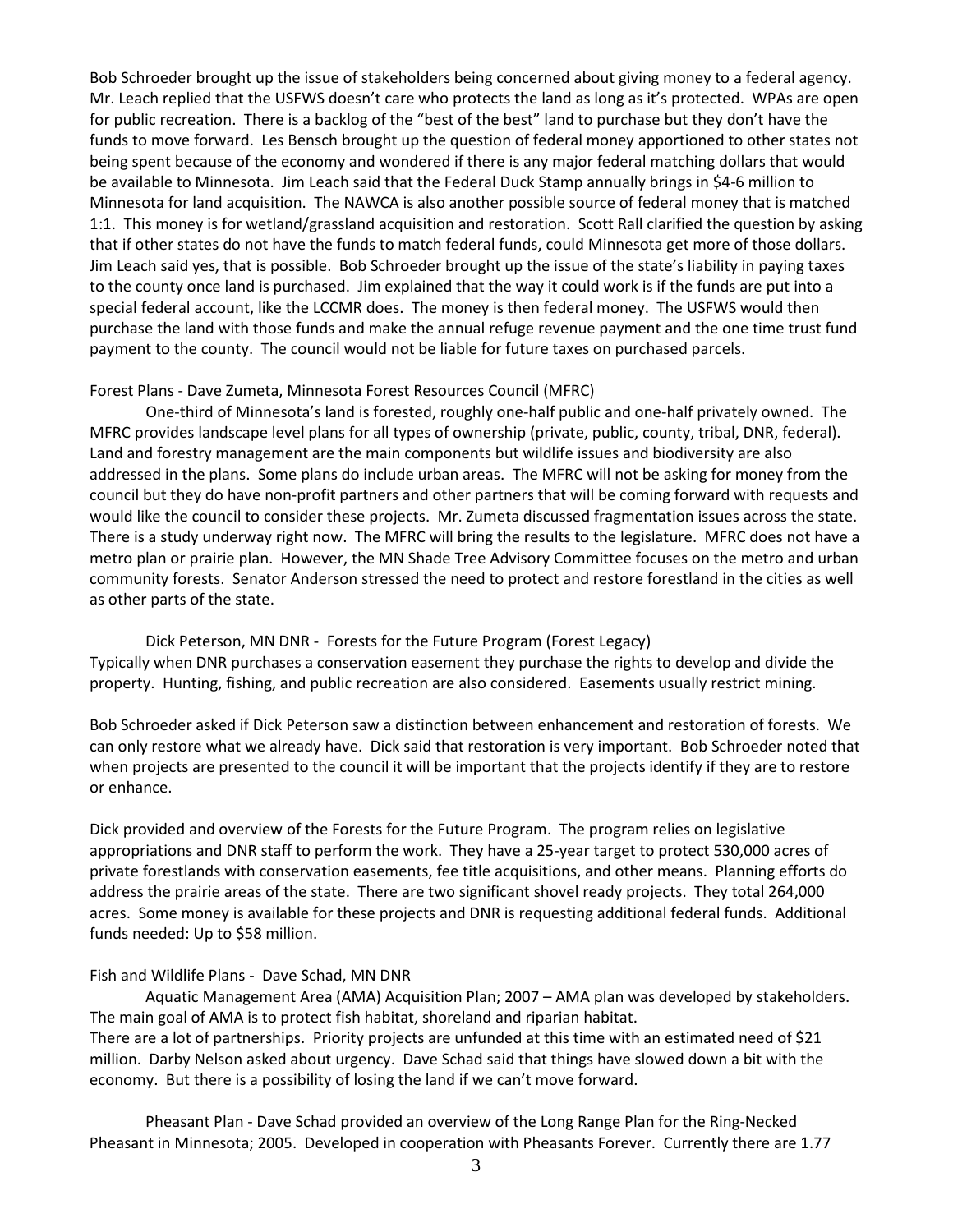million acres of CRP lands. A significant number of acres will expire within the next two years. With additional funding, DNR would have the opportunity purchase those CRP acres.

Long Range Duck Recovery Plan - This plan received a lot of attention in 2006 due to low duck harvest numbers in Minnesota. Stakeholders were involved in developing the plan. The goal is to improve breeding duck populations in Minnesota and to acquire an additional 2 million acres in wetland/grassland habitat complexes. Investing in these habitat complexes is a smart strategy. The recovery plan extends for 50 years. We lost 42,000 CRP acres in 2008.

Long Range Plan for Wild Turkey in Minnesota - The plan was finalized in 2006.

With respect to stakeholders coming to the council and asking to stock their lakes, Bob Schroeder asked the DNR if it considers stocking a restoration activity. The DNR responded stocking could be considered a restoration activity under certain circumstances.

# Multi-Species Plan - Steve Hirsch, MN DNR

Steve provided an overview of the Tomorrow's Habitat for the Wild and the Rare Plan. This plan is linked closely with LCCMR's State Conservation Plan. It provides a landscape level look at prairie land. DNR receives about \$1 million in federal funds annually for plan implementation. MN Biological Survey is a good tool for the council to use. They can provide information on key habitats/biodiversity to guide the council's work. Steve will provide updated funding figure needs to the council.

# **8. Delivery Systems**

## Acquisition Delivery (Fee title) – Jim Leach, USFWS

Jim Leach discussed the Small Wetlands Acquisition Program. This program allows the USFWS to acquire small wetlands and grasslands in the Prairie Pothole Region of the US (Waterfowl Production Areas (WPA)). The water attracts the birds but they need the grassland for nesting. There are both fee and easement WPAs. With an easement, there is no guarantee of public access. Fee titling does guarantee access. Currently there is a backlog of 38 willing fee title sellers with a total of 4,000 acres, close to \$12 million. The roadblock is funding.

Bob Schroeder asked how many breeding pairs in the 4,000 acres? Jim explained that that figure could be attained through their modeling office. Les Bensch - What about maintenance? How many additional people would you need or additional private partners? Jim Leach said that if they bring forward a proposal in February, the USFWS does not plan to add additional staff. Most of the acres would be additions to existing WPAs and the current staff would manage them. There would be pass through dollars to local contractors etc.

## Dennis Simon, MN DNR

Dennis provided an overview of WMA/AMA Land Acquisition Program and process. The process takes around 9-12 months (without a survey). WMA land acquisition requires county board approval. One problem they run into is PILT payments. Half of the shovel ready projects are at negotiating stage. DNR relies a lot on outside partners throughout the process. A lot of the projects are in the Prairie Pothole Region of the state. During the last two bonding years \$12-13 million has been spent per year in WMA acquisitions, and \$5-6 million/year has been spent on AMA acquisition. This is a significant acceleration from previous years. With a capacity level at \$12-13 million/year, the F&W Division staff has reached capacity. Increased capacity could possibly be handled by private contractors. Typically DNR receives \$3-4 million/year so without bonding they could handle another \$6-7 million per year. Currently, DNR is in the process of acquiring 1,042 acres as WMA lands at an estimated cost of \$6 million and 1,235 acres as AMA land. DNR has about one-half of the funding. There is a backlog of willing sellers for WMA and AMA acres that amounts to \$53,000,000.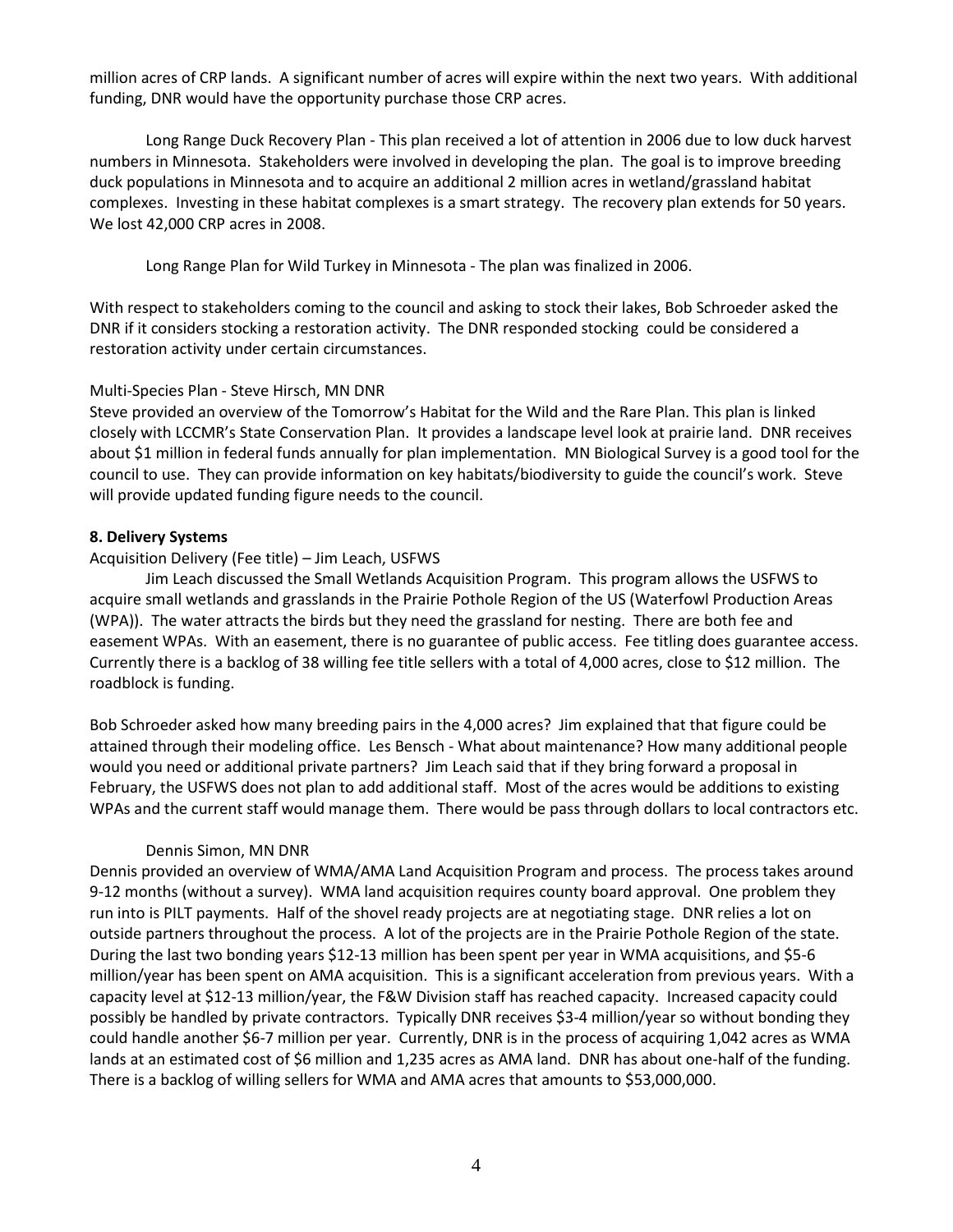PILT payments are made on all state land. Rates are based on what kind of land it is. It would acquire a statutory change to revise the process. There is a possibility to work the way the TNC and USFWS did on glacial ridge. At Glacial Ridge, a special fund was created to help the county make up the difference in taxes.

#### Matt Holland, Pheasants Forever

Matt gave an NGO perspective on acquisitions. We come from different angles but have the same mission. NGOs can assist in land acquisitions and can sometimes move faster than government units. NGOs bring community support. There are partnering opportunities. They can bring in staff, volunteers and additional money raised locally for projects. NGOs see hunting and fishing access as one of the benefits of fee titling. We need to challenge each other to think differently. There are lots of NGOs that work on land acquisition and they need to work together to increase capacity. Mike Kilgore was wondering if Pheasants Forever acquired some land and were to sell or donate it to the DNR would the process have to start all over again? Matt replied, no, but it would depend on the funding source. Granting sources might require another appraisal, bill of rights, etc. The timeframe is 4-5 months for average acquisition for Pheasants Forever.

#### Easement Acquisition

## Jane Prohaska, MN Land Trust

A conservation easement is a real estate transaction and a document. Easements do not restrict the owner from selling their land, but restrict what you can do with the land. Conservation easements can be held only by government or conservation organizations. MLT has 370 easements, only two have public access. The majority of easements are held by the state and federal government, very few by NGOs. Easement negotiations focus on how we meet the conservation objectives. Most of MLT easements are donated. MLT monitors its easements with a yearly visit. They endow costs up front and then look for funding. Issues: staff and funding. Jane's recommendations to the council are to balance big land deals with smaller, private landowner easements. Conservation easements are only one tool.

## Restoration and Enhancement Delivery

#### Dennis Simon, MN DNR - Public Lands

DNR has a long-term obligation to manage a new site. The main goal is have the land ready for public use within 2 years. Initial site development costs average \$150/acre. Roadblocks are finding contractors to plant seed, finding equipment in early spring.

#### Kevin Lines, BWSR - Private Lands

Kevin Lines provided an overview of some of the agencies that work with private landowners. BWSR, DNR, Farm Service Agency, USFWS, SWCDs. Nearly all are near capacity levels. Partnerships have made the successes possible. Kevin suggests the council maximize the federal farm program. In a 3-week period BWSR had over 300 applications for easements, worth \$70 million.

#### Jon Schneider, Ducks Unlimited

Jon Schneider gave a NGO summary from a wetland perspective. We have wetland crisis. DU will present a proposal next month with other NGO partners. Jon emphasized the need to partner with the federal and state agencies to get projects completed. DU has a limited amount of capacity to do more conservation projects. Any funds received from the LOHC would be spent in Minnesota.

#### **9. Grants Program**

Kristin Batson, MN Department of Administration, Office of Grants Management Thirteen policies have been written to standardize and improve state grant making practices and to increase public access to information about those opportunities. Kristin went over these policies. Starting in April 2009, progress reports must be up-to-date before making grant payments. Websites for reference are: [.grants.state.mn.](http://www.grants.state.mn.us/) for public grant seekers an[d .admin.state.mn.us/](http://www.admin.state.mn.us/ogm) for state agency grants staff. Kristin will send a list of agencies that have conservation grants making programs to Bill Becker.